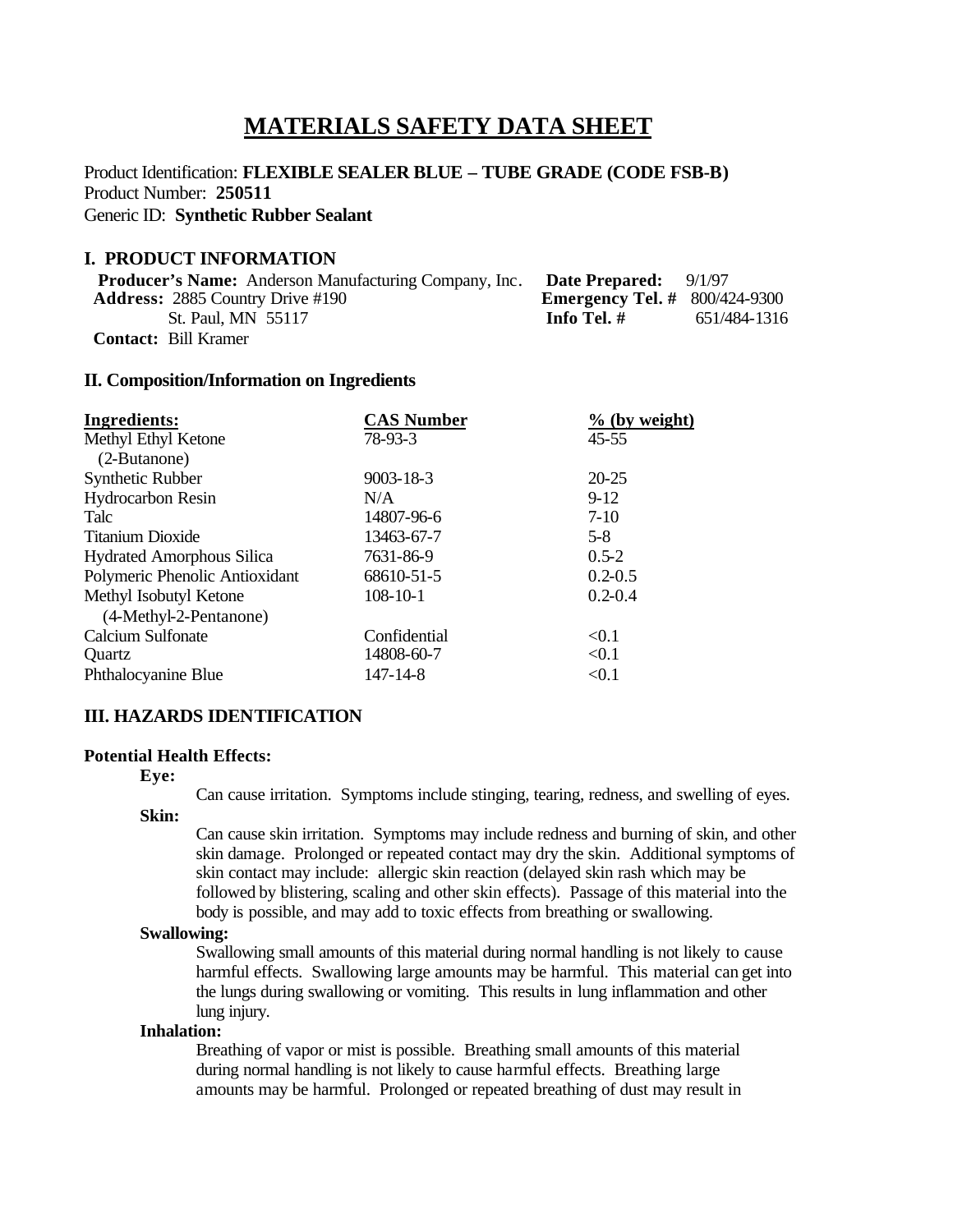progressive and permanent lung disease (fibrosis) which may cause death from respiratory and/or heart failure. Symptoms include coughing and difficult breathing which becomes worse with physical activity.

#### **Symptoms of Exposure:**

Signs and symptoms of exposure to this material through breathing, swallowing, and/or passage of the material through the skin may include:stomach or intestinal upset (nausea, vomiting, diarrhea), irritation (nose, throat, airways), central nervous system depression (dizziness, drowsiness, weakness, fatigue, nausea, headache, unconsciousness), and death.

# **Target Organ Effects:**

Based on animal studies, exposure to methyl ethyl ketone (MEK) increases the onset of peripheral neuropathy caused by exposure to Methyl butyl ketone (MBK), and/or n-hexane, and/or ethyl butyl ketone. MEK alone has not been shown to cause peripheral neuropathy. Overexposure to this material (or its components) has been suggested as a cause of the following effects in laboratory animals: liver abnormalities, kidney damage, and brain damage. Overexposure to this material (or its components) has been suggested as a cause of the following effects in humans: liver abnormalities, eye damage, and kidney damage.

# **Developmental Information:** No data

# **Cancer Information:** No data

**Other Health Effects:** No data

**Primary Routes of Entry:** Inhalation, Skin absorption and Skin Contact

# **IV. FIRST AID MEASURES**

#### **Eyes:**

If symptoms develop, immediately move individual away from exposure and into fresh air. Flush eyes gently with plenty of water for at least 15 minutes while holding eyelids apart; seek medical attention.

## **Skin:**

Remove contaminated clothing. Wash exposed area with soap and water. If symptoms persist, seek medical attention. Launder clothing before reuse.

### **Swallowing:**

Seek medical attention. If individual is drowsy or unconscious, do not give anything by mouth; place individual on the left side with head down. Contact a physician, medical facility, or poison control center for advice about whether to induce vomiting. If possible, do not leave individual unattended.

#### **Inhalation:**

If symptoms develop, move individual away from exposure and into fresh air. If symptoms Persist, seek medical attention. If breathing is difficult, administer oxygen. Keep person Warm and quiet; seek immediate medical attention.

# **Note to Physicians:**

This material is an aspiration hazard. Potential danger from aspiration must be Weighed against possible oral toxicity (See section  $3$  – swallowing) when deciding Whether to induce vomiting. Preexisting disorders of the following organs (or organ Systems) may be aggravated by exposure to this material: skin, lung (e.g. asthma-like Conditions), liver, kidney, central nervous system, eye.

# **V. FIRE FIGHTING MEASURES**

# **Flash Point:**

24 F (-4 C) TCC **Explosive Limit:** (for component) Lower 2.0 Upper 11.5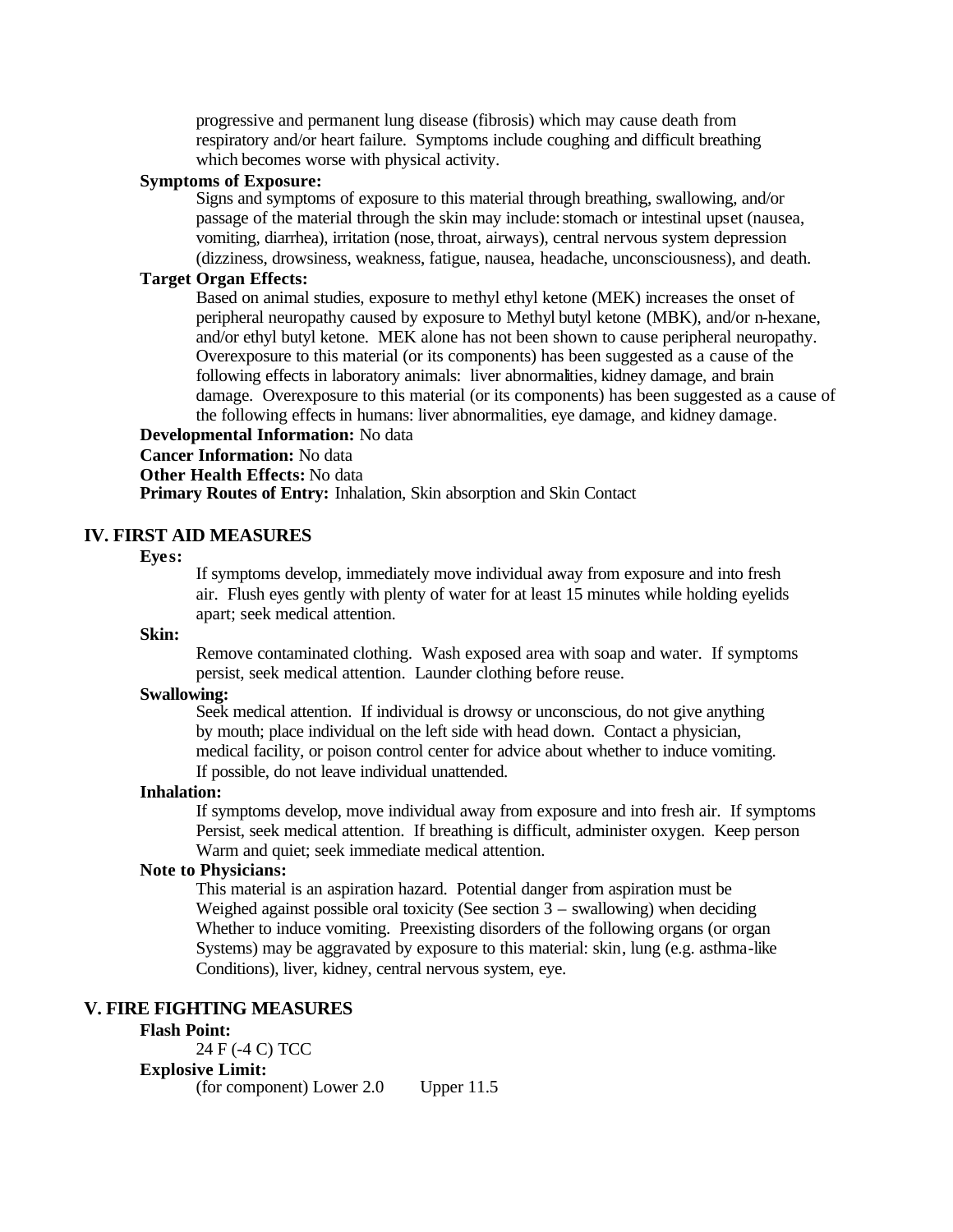#### **Autoignition Temperature:**

No data

#### **Hazardous Products of Combustion:**

May form: carbon dioxide and carbon monoxide, various hydrocarbons

# **Fire and Explosion Hazards:**

Vapors are heavier than air and may travel along the ground or may be moved by ventilation and ignited by pilot lights, other flames, sparks, heaters, smoking, electric motors, static discharge, or other ignition sources at locations distant from material handling point. Never use welding or cutting torch on or near drum (even empty) because product (even just residue) can ignite explosively.

# **Extinguishing Media:**

Regular foam, water fog, carbon dioxide, dry chemical

## **Fire Fighting Instructions:**

wear a self-contained breathing apparatus with a full facepiece operate in the positive pressure demand mode with appropriate turn-out gear and chemical resistant personal protective equipment. Refer to the personal protective equipment section of this MSDS.

# **NFPA Rating:**

Not determined

# **VI. ACCIDENTAL RELEASE MEASURES**

#### **Small Spill:**

Absorb liquid on vermiculite, floor absorbent, or other absorbent material and transfer to hood. Eliminate all sources of ignition such as flare, flames (including pilot lights) and electrical sparks.

#### **Large Spill:**

Eliminate all ignition sources (flares, flames, including pilot lights, electrical sparks). Persons not wearing protective equipment should be excluded from the area of spill until clean-up has been completed. Stop spill at source. Prevent from entering drains, sewers, streams or other bodies of water. Prevent from spreading. If runoff occurs, notify authorities as required. Pump or vacuum transfer spilled product to clean containers for recovery. Absorb unrecoverable product. Transfer contaminated absorbent soil and other materials to containers for disposal.

### **VII. HANDLING AND STORAGE**

#### **Handling:**

Containers of this material may be hazardous when emptied. Since emptied containers retain product residues (vapor, liquid, and/or solid), all hazard precautions given in the data sheet must be observed. All five-gallon pails and larger metal containers, including tank cars and tank trucks, should be grounded and/or bonded when material is transferred.

# **VIII. EXPOSURE CONTROLS/PERSONAL PROTECTION**

## **Eye Protection:**

Chemical splash goggles in compliance with OSHA regulations are advised; however, OSHA Regulations also permit other types of safety glasses. Consult your safety representative.

#### **Skin Protection:**

Wear resistant gloves (consult your safety equipment supplier). To prevent repeated or prolonged Skin contact, wear impervious clothing and boots.

## **Respiratory Precautions:**

If workplace exposure limits of product or any component is exceeded (see exposure guidelines), A NIOSH/MSHA approved air supplied respirator is advised in absence of proper environmental Control. OSHA regulations also permit other NIOSH/MSHA respirators (negative pressure type) Under specified conditions (see your industrial hygienist). Engineering or administrative controls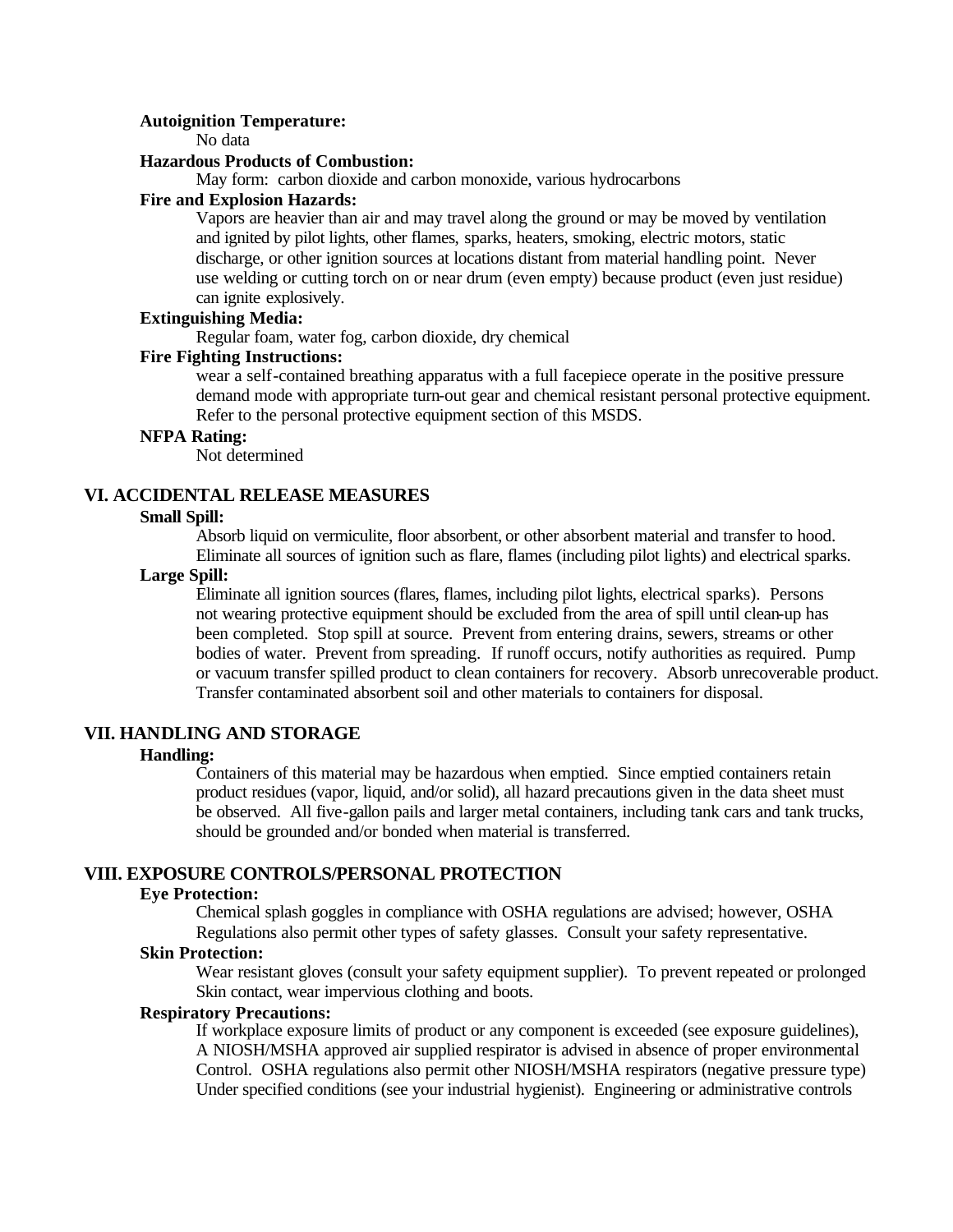Should be implemented to reduce exposure.

#### **Engineering Controls:**

Provide sufficient mechanical (general and/or local exhaust) ventilation to maintain Exposure below TLVs.

## **Exposure Guidelines:**

## **Component:**

Methyl Ethyl Ketone (78-93-3) OSHA VPEL 200 ppm – TWA OSHA VPEL 300 ppm – STEL ACGIH TLV 200 ppm – TWA ACGIH TLV 300 ppm – STEL

Nitrile Rubber (9003-18-3) No exposure limits established

Hydrocarbon Resin (N/A) No exposure limits established

Talc (14807-96-6) OSHA VPEL 2mg/m3 – TWA respirable dust ACGIH TLV 2mg/m3 – TWA respirable dust, as talc

Titanium Dioxide (13463-67-7) OSHA PEL 15mg/m3 – TWA total dust ACGIH TLV 10mg/m3 – TWA total dust

Hydrated Amorphous Silica (7631-86-9) OSHA VPEL 6mg/m3 – TWA ACGIH TLV 10mg/m3 – TWA total ACGIH TLV 3mg/m3 – TWA respirable nuisance

Quartz (14808-60-7) OSHA VPEL 0.1mg/m3 – TWA respirable dust ACGIH TLV 0.1mg/m3 – TWA (this TLV is for the respirable fraction of dust)

# **IX. PHYSICAL AND CHEMICAL PROPERTIES**

**Boiling Point:**  (for component) 175 F (79 C) at 760 mmHg **Vapor Pressure:** (for product) 71 mmHg at 68 F **Specific Vapor Density:** 2.5 at air  $= 1$ **Specific Gravity:** 1.0 at 77 F **Liquid Density:** 8.4 lbs/gal at 74 F **Percent Volatiles:** 55%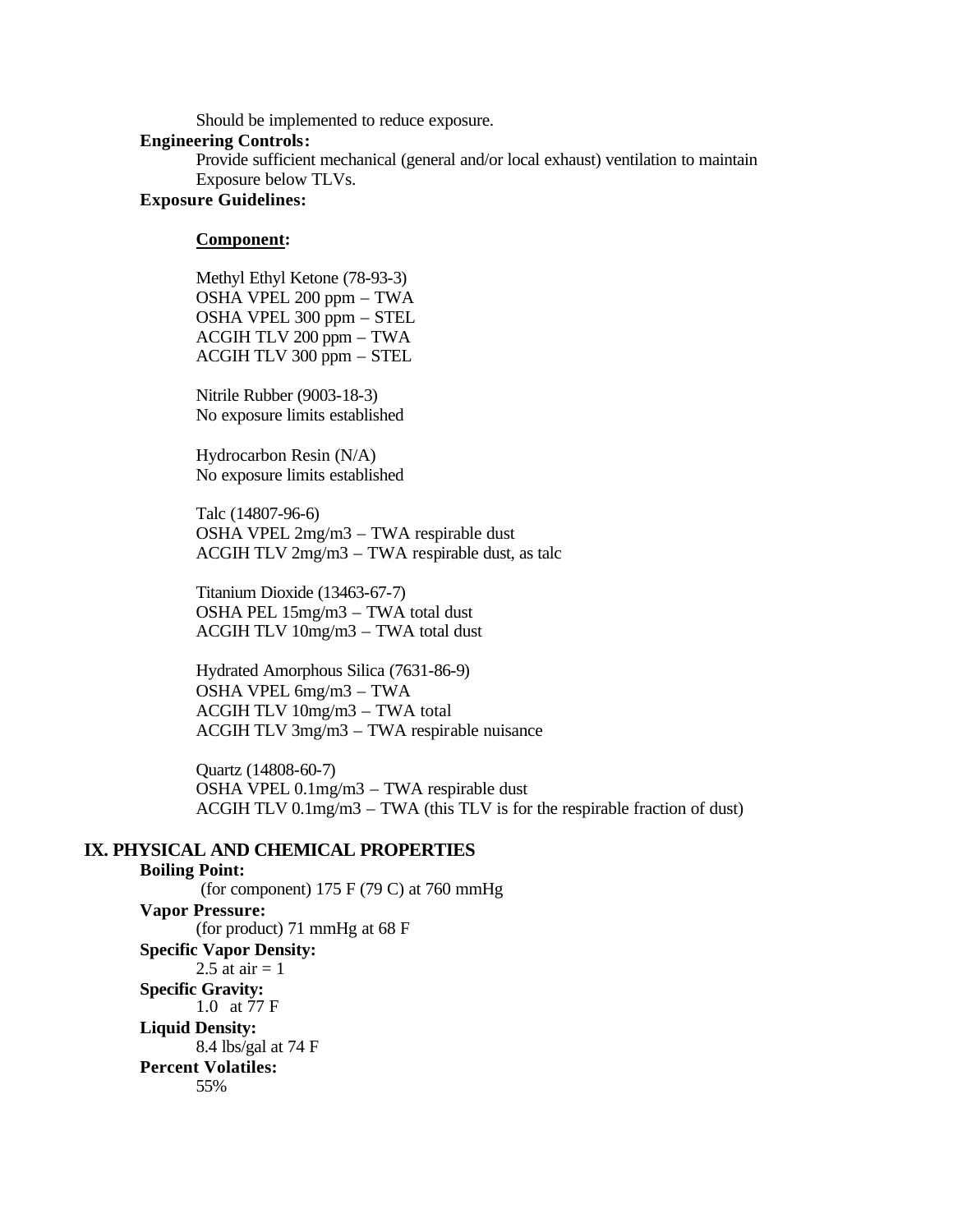**Evaporation Rate:** Slower than ethyl ether **Appearance:** Blue colored liquid **State:** Liquid **Physical Form:** No data **Color:** Blue Colored syrup **Odor:** No data **pH:** Not applicable

# **X. STABILITY AND REACTIVITY**

# **Hazardous Polymerization:**

Product will not undergo hazardous polymerization

# **Hazardous Decomposition:**

May form: carbon dioxide and carbon monoxide, various hydrocarbons

# **Chemical Stability:**

# Stable

# **Incompatibility:**

Avoid contact with: strong alkalies, strong mineral acids, and strong oxidizing agents

# **XI. TOXICOLOGICAL INFORMATION**

No data

#### **XII. ECOLOGICAL INFORMATION**

No data

# **XIII. DISPOSAL INFORMATION**

# **Waste Management Information:**

Destroy by liquid incineration in accordance with applicable regulations.

# **XIV. TRANSPORT INFORMATION**

**DOT Information – 49 CFR 172.101 DOT Description:** Adhesives, 3, UN1133, III **Container/Mode:** 55 gal drum/truck package **NOS Component:** None **RQ (Reportable Quantity) – 49 CFR 172.101** Product Quantity (lbs) Component

9091 Ethyl Methyl Ketone